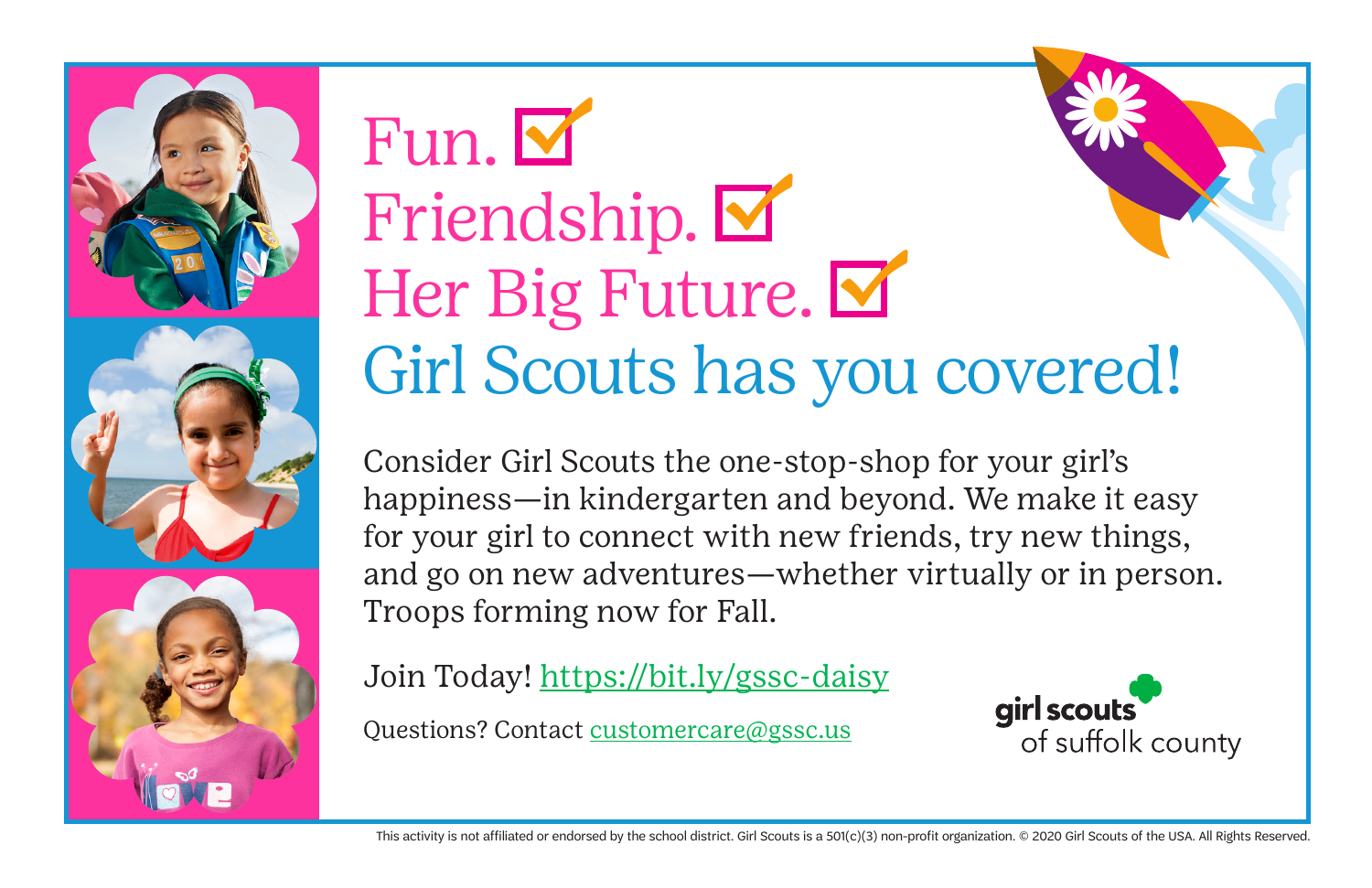

## Diversión. Amistad. Su gran futuro. ¡Tenemos todo lo que necesita!

Considere a las Girl Scouts como la única ventana para la felicidad de su niña—desde el comienzo de la escuela y más allá. Facilitamos oportunidades para que su niña se conecte con nuevos amigos, pruebe cosas nuevas y comience nuevas aventuras, ya sea virtualmente o en persona. Tropas se están formando ahora.

¡Únete Hoy! <https://bit.ly/gssc-daisy>

Preguntas? Contacto [customercare@gssc.us](mailto:customercare%40gssc.us?subject=)